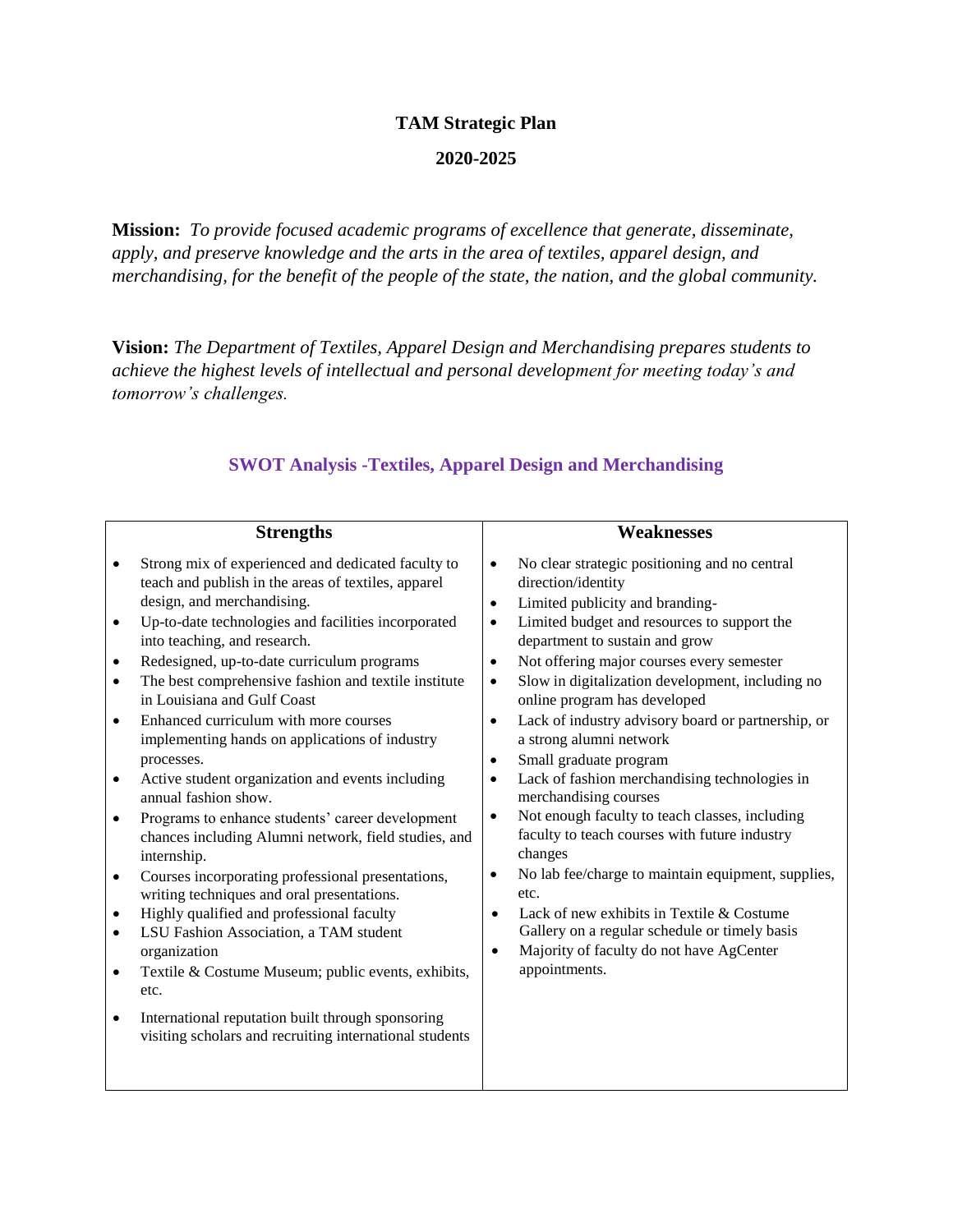| <b>Strengths</b>                                                                                                                                                                                                                                                                                                                                                                                                                                                                                                                                                                                                                                                                                                                                                                                                               | <b>Weaknesses</b>                                                                                                                                                                                                                                                                                                                                                                                                                                                                                                                                                                                                                                                                                                                                                                                                                                                                              |
|--------------------------------------------------------------------------------------------------------------------------------------------------------------------------------------------------------------------------------------------------------------------------------------------------------------------------------------------------------------------------------------------------------------------------------------------------------------------------------------------------------------------------------------------------------------------------------------------------------------------------------------------------------------------------------------------------------------------------------------------------------------------------------------------------------------------------------|------------------------------------------------------------------------------------------------------------------------------------------------------------------------------------------------------------------------------------------------------------------------------------------------------------------------------------------------------------------------------------------------------------------------------------------------------------------------------------------------------------------------------------------------------------------------------------------------------------------------------------------------------------------------------------------------------------------------------------------------------------------------------------------------------------------------------------------------------------------------------------------------|
| <b>Opportunities</b>                                                                                                                                                                                                                                                                                                                                                                                                                                                                                                                                                                                                                                                                                                                                                                                                           | <b>Threats</b>                                                                                                                                                                                                                                                                                                                                                                                                                                                                                                                                                                                                                                                                                                                                                                                                                                                                                 |
| Use online resources to advance course development<br>and/or develop online programs<br>Assigned LSU AgCenter faculty appointments and<br>$\bullet$<br>collaboration with 4-H programs<br>Textile and Apparel Programs Accreditation to<br>increase program's exposure and increase national<br>and internarial awareness and competitiveness<br>Acceptance and application of fashion technologies<br>Collaborations with other departments on campus,<br>local community, national and international<br>programs<br>Develop and offer summer camp programs to attract<br>more and better students<br>Alumni organization be developed to support<br>department<br>Optional courses where students acquire industry<br>experience<br>Develop and promote fashion entrepreneurship<br>among local communities and in the state | Increasing cost of education<br>$\bullet$<br>Holistic approach to freshman acceptance -<br>$\bullet$<br>students not fully prepared for college<br>Increasing competitiveness from local, national,<br>$\bullet$<br>and international textiles and fashion institutes<br>Limited domestic technical support for small<br>$\bullet$<br>textiles and fashion businesses<br>Increased online programs at other institutions<br>$\bullet$<br>Other institutions offering similar programs<br>$\bullet$<br>Serious university budget cut<br>٠<br>Insufficient funds to properly teach courses and<br>$\bullet$<br>hire new faculty<br>Unqualified faculty to teach courses without<br>$\bullet$<br>considering future industry changes<br>Building space could be taken if it looks like we<br>$\bullet$<br>don't occupy most of HUEC<br>Not getting to replace faculty members when they<br>retire |

**Goal 1:** *Enhance the student experience to ensure success and create leaders prepared to engage in the complex global arena of the textiles and apparel industries.*

Excellence in Undergraduate Education:

Initiatives:

- Provide more opportunities for undergraduate students to participate in research
- Encourage students to submit their work to the LSU Undergraduate Discover Day
- Experiential Learning
	- o Increase student awareness of cultural diversity through experiential learning with more opportunity for international relationships in the classroom and study abroad/study tours
	- o Provide and encourage participation of undergraduate students to prepare to be competitive for post graduate opportunities including employment and graduate education
		- Supervised internships
		- Shadowing a professional employed in a career interest
		- Service learning experience
		- Leadership development opportunities
- **Participation in the University Honors program**
- **Increase scholarship opportunities for undergraduate and graduate students**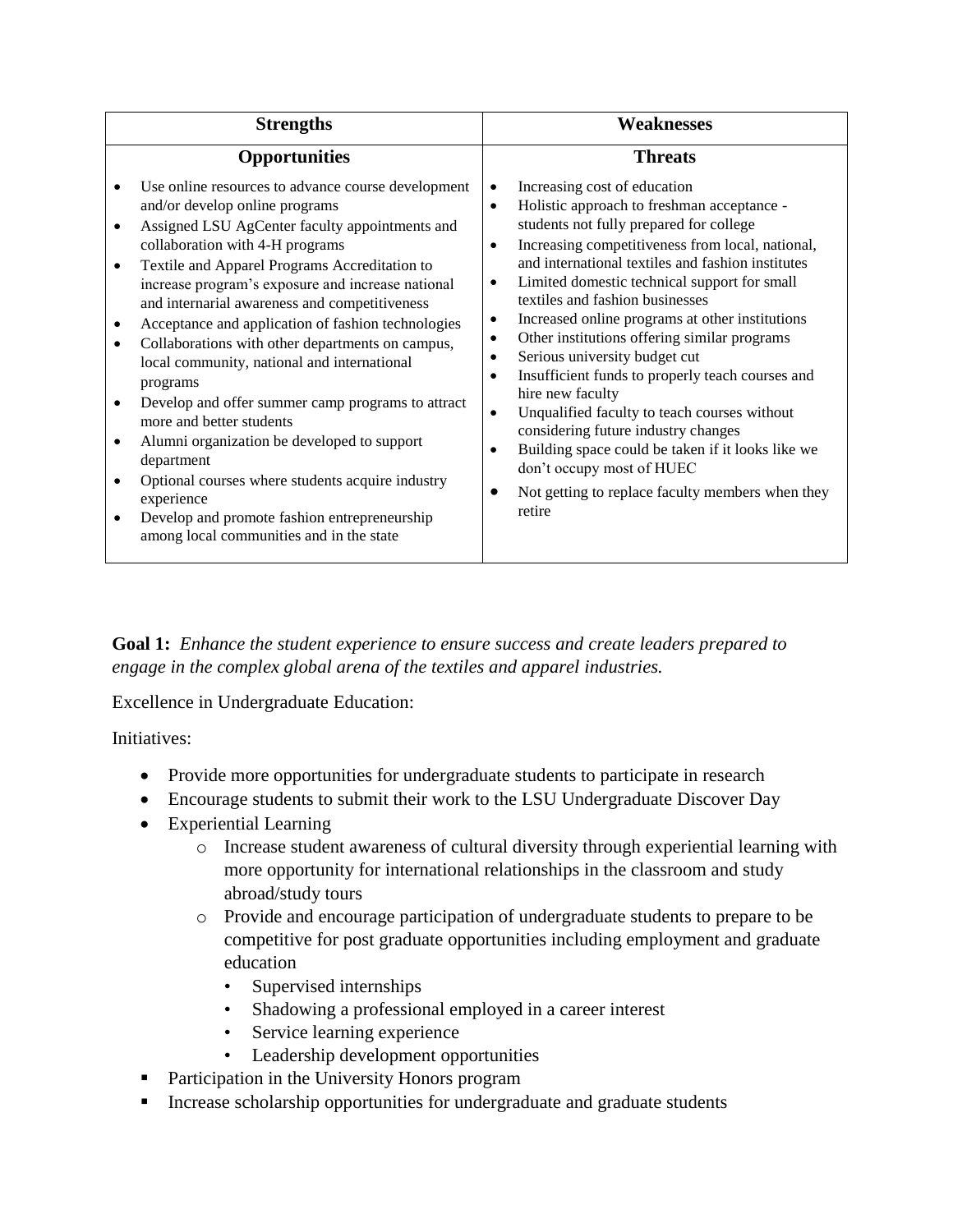- Courses incorporating professional presentations, writing techniques and oral presentations
- Active student organization (LSU Fashion Association) with events including annual fashion show
- **Programs to enhance students' career development chances including Alumni network,** field studies, and internships
- Enhanced curriculum by increasing number of courses that implement hands-on applications of industry processes

| PERFORMANCE INDICATOR           | BASELINE (2019)           | 2025 TARGET                       |
|---------------------------------|---------------------------|-----------------------------------|
| Undergraduate opportunities for | 175 undergraduate         | There will be a 10% increase      |
| research                        | students with none        | in TAM students who have          |
|                                 | participating in research | had the opportunity to assist     |
|                                 | opportunities             | with faculty sponsored            |
|                                 |                           | research                          |
| Undergraduate students submit   |                           | A minimum of three                |
| their work to LSU Undergraduate |                           | undergraduate students will       |
| Discover Day                    |                           | participate in the LSU            |
|                                 |                           | <b>Undergraduate Discover Day</b> |
| International experiences       |                           | 50% of graduating students        |
|                                 |                           | will have participated in a       |
|                                 |                           | meaningful international          |
|                                 |                           | experience, which may be          |
|                                 |                           | face-to-face or mediated          |
|                                 |                           | trough digital technology         |
| Undergraduate experiential      |                           | 50% of students in TAM will       |
| learning                        |                           | complete at least two of these    |
|                                 |                           | experiences prior to              |
|                                 |                           | undergraduate degree              |
|                                 |                           | completion                        |
| Scholarships awarded            | \$12,000                  | Increase scholarship dollars      |
|                                 |                           | awarded by 20%                    |

Excellence in Graduate Education:

Initiatives:

- Recruit exceptional students into the graduate programs through multiple means including but not limited to participation in college and university recruiting activities
- **Increase funding for doctoral students**
- **Seek additional funding/positions through grants and contracts for all Graduate Research** Assistants, and from the Dean and Provost for all Graduate Teaching Assistants
- Build collaboration among graduate students and recognize graduate students for accomplishments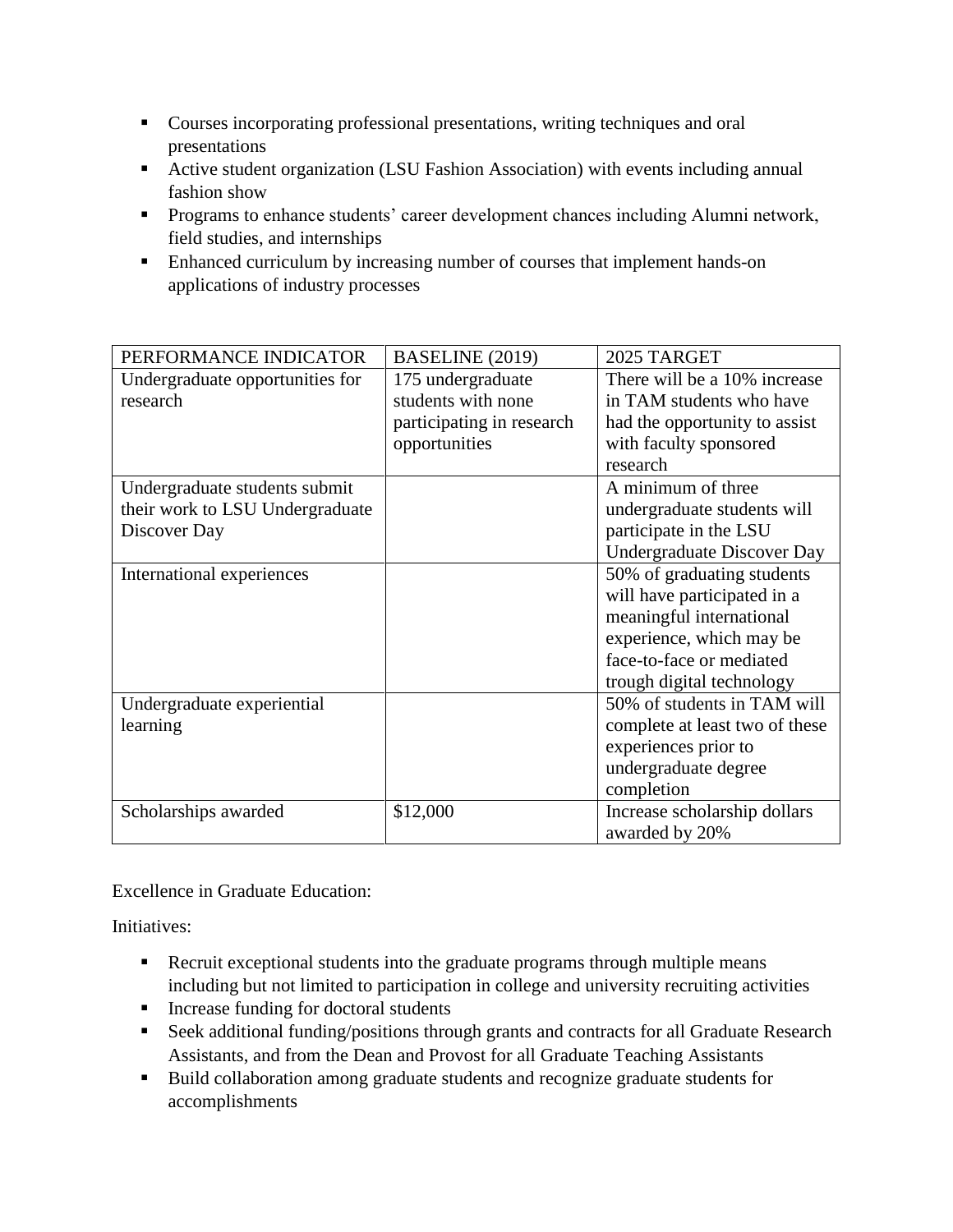**Mentor graduate students to develop their capacity to teach and engage in the scholarship** of teaching and learning

| PERFORMANCE INDICATOR             | BASELINE (2019)           | 2025 TARGET                     |
|-----------------------------------|---------------------------|---------------------------------|
| Graduate student recruiting       | Submitted applications 20 | Recruitment focus will be on    |
|                                   |                           | obtaining more high quality     |
|                                   |                           | students to the graduate        |
|                                   |                           | programs to increase            |
|                                   |                           | submitted graduate student      |
|                                   |                           | applications by 20%             |
| Increase doctoral student funding |                           | Funding will support            |
|                                   |                           | students on assistantships at   |
|                                   |                           | levels comparable to peers      |
|                                   |                           | including both a stipend and    |
|                                   |                           | tuition waivers                 |
| Graduate student collaboration    |                           | Encourage graduate students     |
|                                   |                           | to participate in departmental, |
|                                   |                           | college and university          |
|                                   |                           | organizations, specifically     |
|                                   |                           | those for graduate students     |
| Graduate student teaching and     |                           | Ensure that all GTAs are        |
| engagement                        |                           | mentored to learn effective     |
|                                   |                           | teaching practices              |
|                                   |                           |                                 |
|                                   |                           | Graduate students on            |
|                                   |                           | assistantships will be valued   |
|                                   |                           | by students (as evidenced by    |
|                                   |                           | student evaluations) and        |
|                                   |                           | faculty supervisors             |
|                                   |                           | All graduate students will be   |
|                                   |                           | prepared for future study or    |
|                                   |                           | academic positions in higher    |
|                                   |                           | education                       |
| <b>Graduate Student Rates</b>     |                           | The number of doctoral          |
|                                   |                           | degrees awarded will increase   |
|                                   |                           | by 20% from an average of 1     |
|                                   |                           | per year to 1.2 per year        |
| Doctoral students will be         |                           | 50% of doctoral degree          |
| encouraged to publish in peer     |                           | recipients will have had a      |
| reviewed venues and present at    |                           | manuscript accepted for         |
| national conferences              |                           | publication in a peer           |
|                                   |                           | reviewed venue prior to         |
|                                   |                           | degree completion and           |
|                                   |                           | presented at, at least one      |
|                                   |                           | national conference             |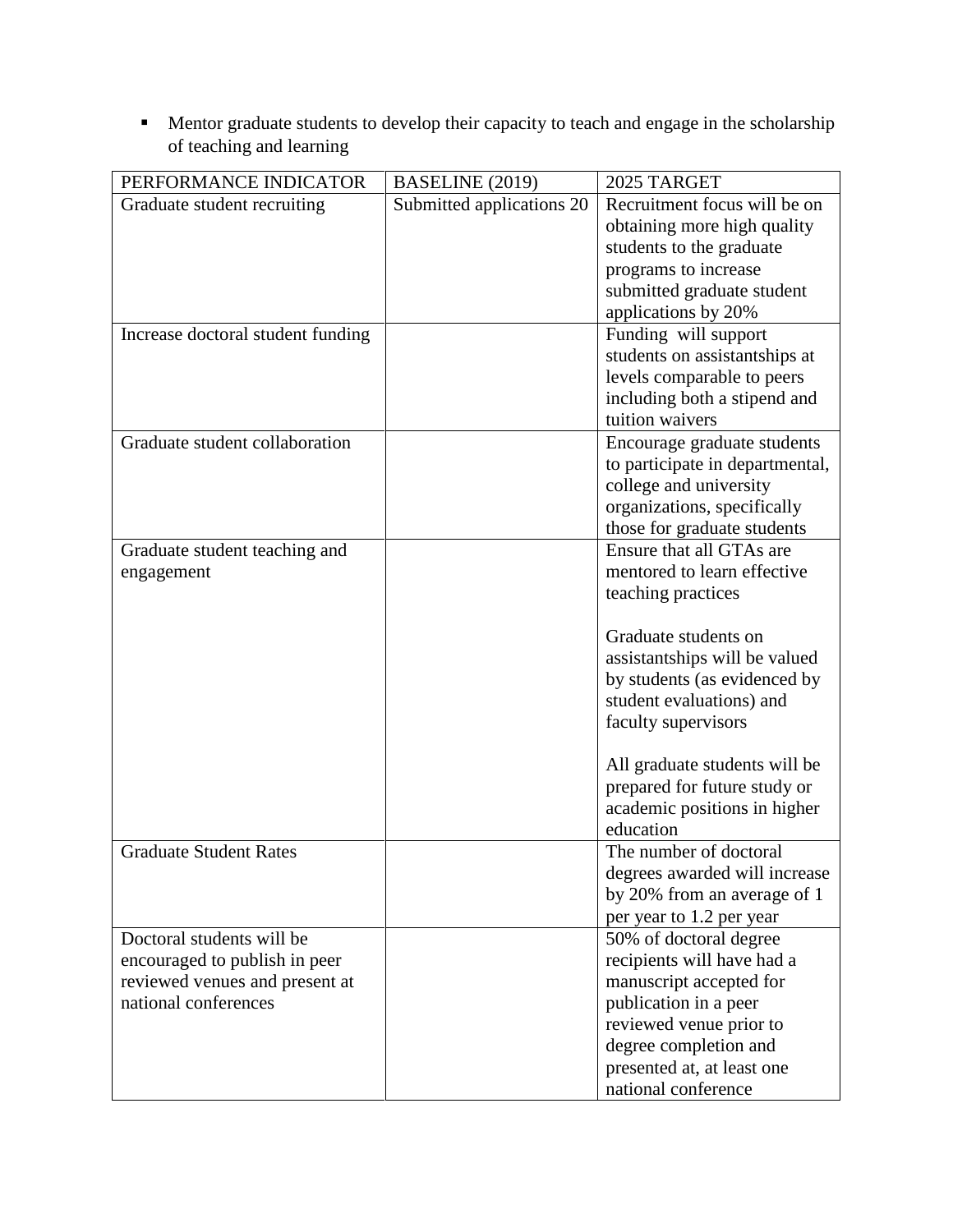**Goal 2:** *Seek to achieve a culture where everyone in the department is included, respected, and supported.*

Initiatives:

- Encourage participation in diversity initiatives
- Recruit a diverse population of undergraduate and graduate students

| PERFORMANCE INDICATOR            | BASELINE (2019)        | 2025 TARGET                  |
|----------------------------------|------------------------|------------------------------|
| Diversity and Inclusion Training | Two faculty are Safe   | The majority of faculty will |
|                                  | Space certified. Two   | complete Safe Space or NCBI  |
|                                  | faculty have completed | training.                    |
|                                  | NCBI training.         |                              |
| Participate in diversity and     |                        | Continue TAM faculty         |
| inclusion initiatives within LSU |                        | membership within D&I        |
| and COA                          |                        | Champions and the COA        |
|                                  |                        | Diversity, Equity and        |
|                                  |                        | <b>Inclusion Council</b>     |

**Goal 3:** *Create premier academic programs designed to address future challenges in the textiles and apparel industries and to enhance the undergraduate student experience locally, nationally, and internationally.*

Initiatives:

- Strengthen the program's reputation as the best comprehensive fashion and textile institute in Louisiana and Gulf Coast
- Implement the redesigned, up-to-date curriculum programs.
- Acceptance and application of fashion technologies in teaching and research
- Use online resources to advance course development and/or develop online programs.
- Seek accreditation through TAPAC
- **•** Create programs to enhance students' career development chances including Alumni network, field studies, and internship.
- Develop and promote fashion entrepreneurship.
- Strategic and cohesive focus on sustainability and well-being.
	- ‒ Faculty will submit more funding proposals and seek partnerships with others to increase multidisciplinary grant proposals
	- ‒ New faculty hires will support department foci identified in the mission and vision statement to improve human well-being within the contexts of social, environmental and economic challenges which may result in enhancing the quality of all human life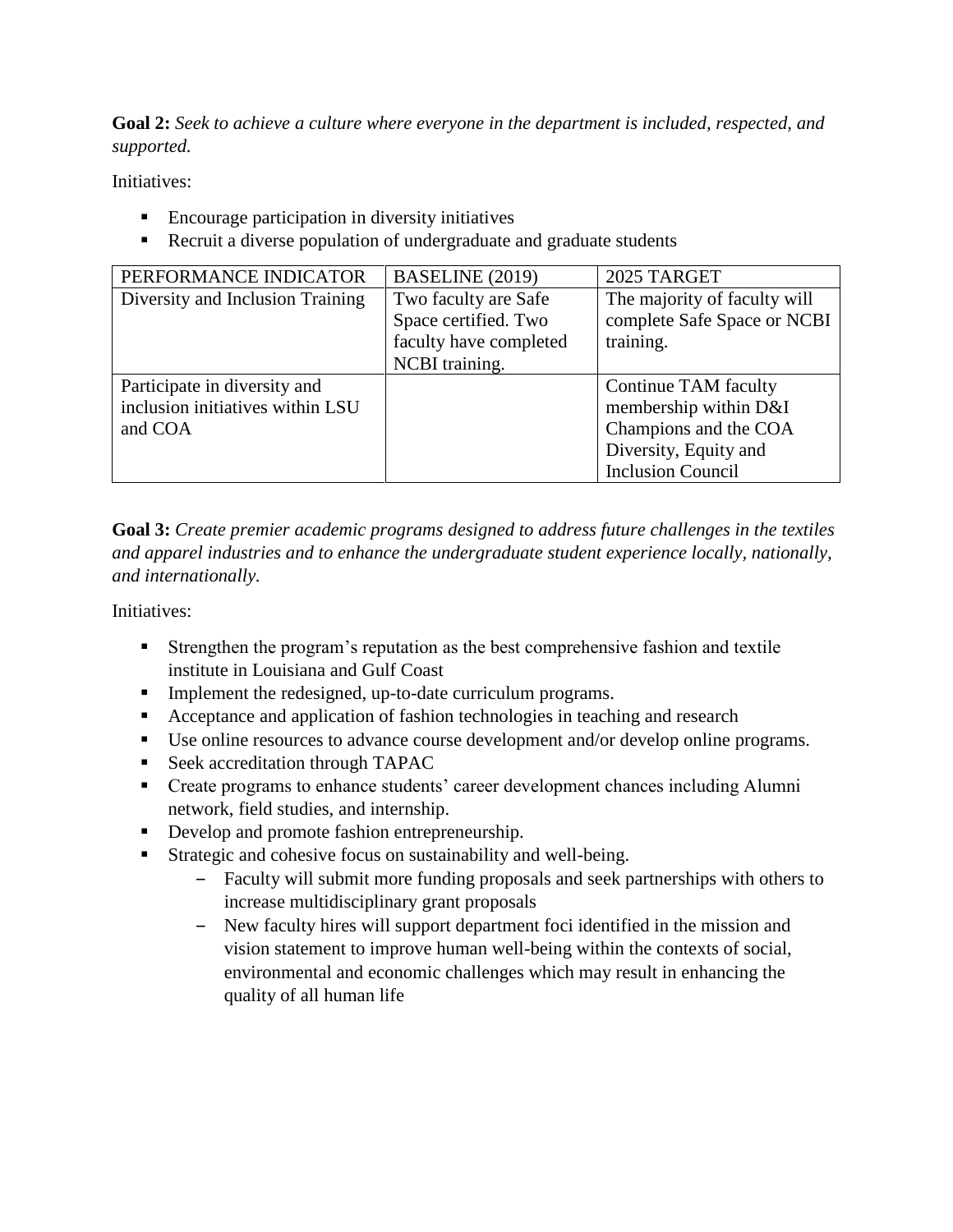| PERFORMANCE INDICATOR           | BASELINE (2019)           | 2025 TARGET                   |
|---------------------------------|---------------------------|-------------------------------|
| <b>TAPAC</b> accreditation      |                           | The LSU TAM programs in       |
|                                 |                           | Merchandising and Apparel     |
|                                 |                           | Design will be fully          |
|                                 |                           | accredited                    |
| Increase external funding       | In 2019 TAM had a total   | There will be a 20% increase  |
|                                 | of \$50,000 in external   | in average annual external    |
|                                 | funding                   | funding                       |
| External funds will have        |                           | External grant submissions    |
| provision for graduate students |                           | will include provision for    |
|                                 |                           | support of Graduate           |
|                                 |                           | Assistantships that provide   |
|                                 |                           | adequate support for both     |
|                                 |                           | tuition and stipends when the |
|                                 |                           | granting agency allows        |
| Faculty scholarship             | 14 manuscripts and 6      | There will be an average      |
|                                 | designs                   | annual 20% increase from the  |
|                                 | published/exhibited for a | baseline in the number of     |
|                                 | total of 20.              | peer-reviewed faculty         |
|                                 |                           | publications and juried,      |
|                                 |                           | adjudicated or externally     |
|                                 |                           | vetted shows and designs      |
| Support department efforts to   |                           | New faculty hires will        |
| improve human well being        |                           | advance the TAM Vision and    |
|                                 |                           | Mission                       |

**Goal 4:** *Advance in our goal of developing a community of connected, collaborative, and committed faculty, staff, and students.*

- Obtain LSU AgCenter faculty appointments and collaboration with 4-H programs.
- Collaborations with other departments on campus, local community, national and international programs
- Advance Engagement
	- ‒ Faculty will seek greater opportunities to integrate engagement/service learning in coursework
	- ‒ Engage students, faculty and the public to meet our mission to improve human well-being within the context of social, environmental and economic sustainability challenges
	- ‒ Continue to use the LSU Textile & Costume Museum as a repository of historic artifacts for research and for education of students and the public
- Strategically recruiting, supporting and retaining faculty
	- ‒ Seek additional funding/positions from the Dean and Provost for faculty and staff to support the TAM academic programs so that they are on par with peers when comparing FTE faculty positions per students and per scholarship outcomes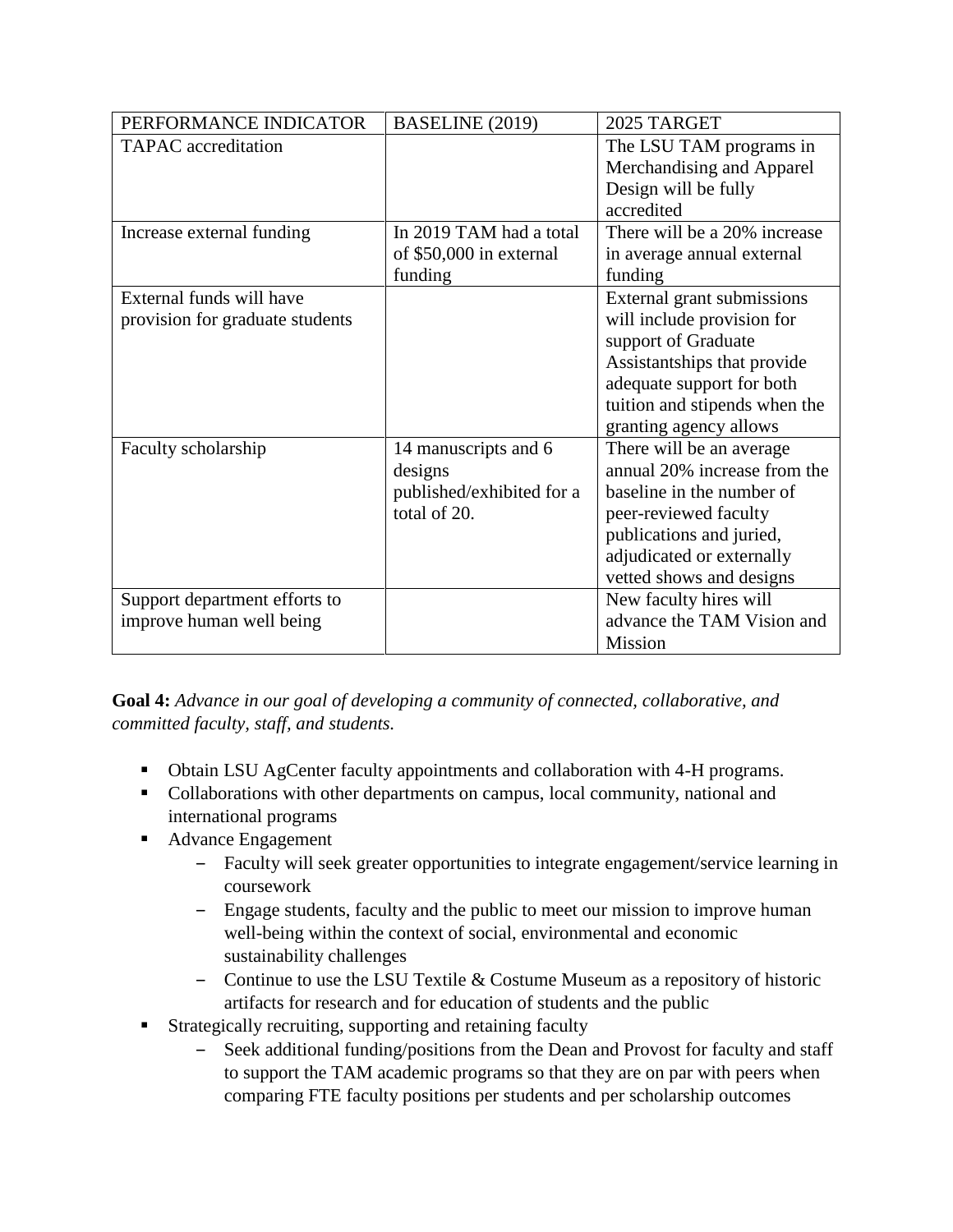- ‒ Seek funding from the university and private sources to update existing facilities to be comparable to peer university programs
- Retain use of existing facilities to meet minimal needs for instruction

| PERFORMANCE INDICATOR      | BASELINE (2019)         | 2025 TARGET                     |
|----------------------------|-------------------------|---------------------------------|
| Service learning           |                         | The number of students          |
|                            |                         | participating in                |
|                            |                         | engagement/service learning     |
|                            |                         | activities will increase by     |
|                            |                         | 10%                             |
| Improvement of human well- |                         | Provide leadership through      |
| being                      |                         | research, teaching and service  |
|                            |                         | to assist others with needs     |
|                            |                         | related to quality of life and  |
|                            |                         | sustainability                  |
| LSU Textile & Costume      |                         | Continue to host researchers,   |
| Museum                     |                         | use the teaching collection for |
|                            |                         | teaching students about         |
|                            |                         | textiles and apparel and        |
|                            |                         | provide curated exhibits for    |
|                            |                         | public education                |
|                            |                         |                                 |
|                            |                         | Adopt practices that better     |
|                            |                         | use technology as a way to      |
|                            |                         | educate the public and          |
|                            |                         | students around the world       |
|                            |                         | about the history of textiles   |
|                            |                         | and apparel through the         |
|                            |                         | museum collection               |
| <b>Faculty positions</b>   | Faculty teaching        | Add at least one faculty        |
|                            | equivalent/student - 35 | position to reduce              |
|                            |                         | FTE/student to a more           |
|                            |                         | manageable number in            |
|                            |                         | keeping with peer institutions  |
|                            |                         |                                 |
|                            |                         | Numbers of faculty and          |
|                            |                         | support staff relative to       |
|                            |                         | student enrollment will be in   |
|                            |                         | the top third of our peer       |
|                            |                         | group                           |
| Faculty awards             |                         | At least one faculty member     |
|                            |                         | will be nominated/receive an    |
|                            |                         | award for teaching, research    |
|                            |                         | or service endeavors            |
| Facilities                 |                         | Update existing facilities to   |
|                            |                         | support teaching and research   |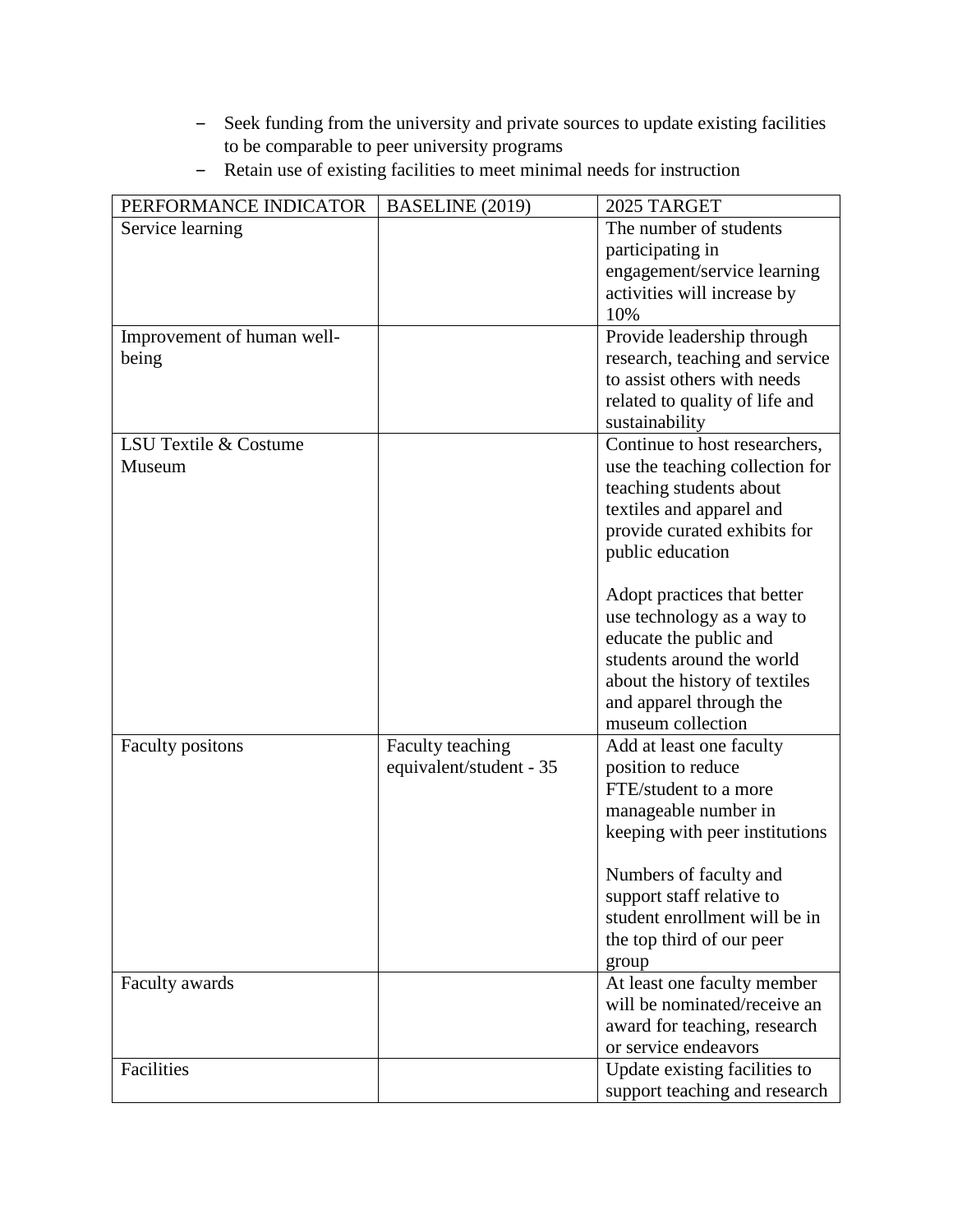| PERFORMANCE INDICATOR | BASELINE (2019) | 2025 TARGET                    |
|-----------------------|-----------------|--------------------------------|
|                       |                 | at the top 20% of peers in the |
|                       |                 | disciplines of apparel and     |
|                       |                 | textiles                       |

**Goal 5:** *Cultivate a community of industry partners, engaged alumni, and donors.*

- Further develop the fashion technology lab and eventually establish a fashion business incubator to be leveraged for -
	- seeking industry partners
	- cultivating fashion entrepreneurs to develop local, and state fashion economy
	- branding LSU TAM program
- Increase number of LSU Textile  $\&$  Costume Museum exhibit installations and utilize new renovated space with special events

| PERFORMANCE INDICATOR         | BASELINE (2019) | 2025 TARGET                      |
|-------------------------------|-----------------|----------------------------------|
| LSU Textile & Costume         |                 | Continue to host researchers,    |
| Museum                        |                 | use the teaching collection for  |
|                               |                 | teaching students about          |
|                               |                 | textiles and apparel and         |
|                               |                 | provide curated exhibits for     |
|                               |                 | public education                 |
|                               |                 |                                  |
|                               |                 | Adopt practices that better      |
|                               |                 | use technology as a way to       |
|                               |                 | educate the public and           |
|                               |                 | students around the world        |
|                               |                 | about the history of textiles    |
|                               |                 | and apparel through the          |
|                               |                 | museum collection                |
| Establish stronger alumni     |                 | Send out yearly TAM              |
| engagement                    |                 | newsletter to alumni.            |
|                               |                 |                                  |
|                               |                 | Continue to cultivate            |
|                               |                 | relationships with alumni        |
|                               |                 | through NY trip and Fashion      |
|                               |                 | Show.                            |
|                               |                 |                                  |
|                               |                 | Establish a network of alumni    |
|                               |                 | on a social media platform       |
|                               |                 | like LinkedIn                    |
| Seek out industry partnership |                 | Create documents to              |
|                               |                 | distribute to potential industry |
|                               |                 | partners outlining areas of      |
|                               |                 | collaboration or specialty       |
|                               |                 | among faculty                    |